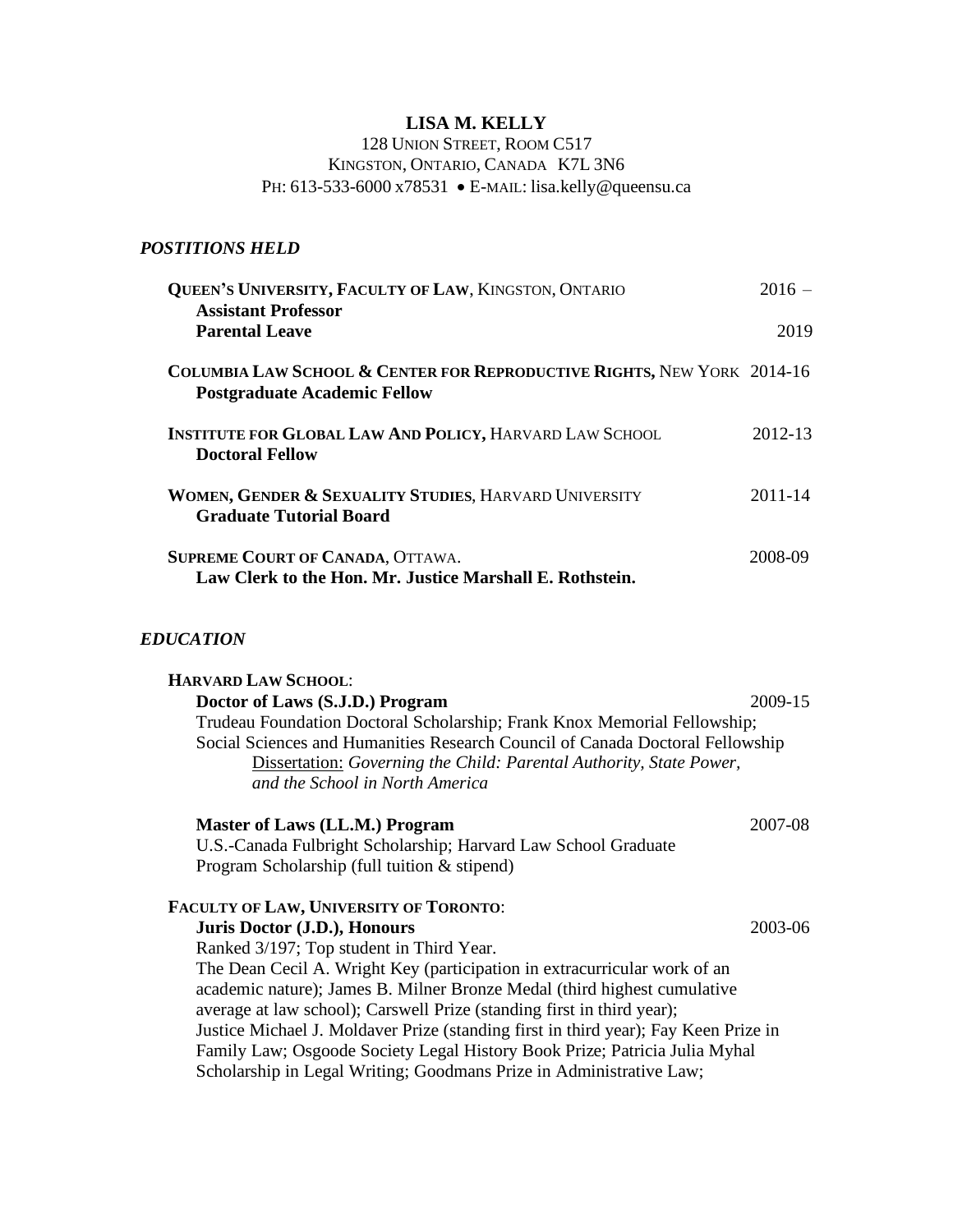Judy LaMarsh Prize in Feminist Analysis of Law; Macdonald Prize in Public International Law; Fasken Martineau DuMoulin LLP Award for Academic Excellence in First Year; Davis and Company Entrance Scholarship.

| <b>UNIVERSITY OF BRITISH COLUMBIA:</b>                                                    |         |
|-------------------------------------------------------------------------------------------|---------|
| Bachelor of Arts, First Class Honours                                                     | 2001-03 |
| History major, Political Science minor                                                    |         |
| U.B.C. Undergraduate Scholarship Program (full tuition); Golden Key                       |         |
| International Honour Society.                                                             |         |
| <b>UNIVERSITY COLLEGE OF THE FRASER VALLEY:</b>                                           |         |
| Associate of Arts, Dean's List                                                            | 1999-01 |
| U.C.F.V. Recognition of Outstanding Achievement.                                          |         |
| AWARDS AND GRANTS                                                                         |         |
| SSHRC, Insight Development Grant (\$55,010)<br>"Police Powers in Canadian Public Schools" | 2018-22 |
| Stanley M. Corbett Award for Teaching Excellence (Queen's Law Faculty)                    | 2018    |

### *PUBLICATIONS*

#### *EDITED COLLECTIONS*

"Introduction: Reflecting on the Legacy of Professor Don Stuart in Contemporary Criminal Law" (2019) 14 *Queens Law Journal* i.

"Introduction - The Lawyer-Judge: Reflections on the Legacy of Marshall Rothstein" (2016) 74 *Supreme Court Law Review* xi.

"Introduction - Banishing Women: The Law and Politics of Abortion Travel" (2016) 33 *Columbia Journal of Gender & Law* 25 (with Nicole Tuszynski).

### *ARTICLES*

"Pandemic Schooling and the Politics of Safety" (2021) 46 *Queen's Law Journal* 343 (with Deniz Kilinc, Sonia Lawrence, and Cosimo Morin).

"A Tale of Two Cameras: Sex and Surveillance in *R. v. Jarvis*" 52 *Criminal Reports* 126 (2019).

"Abortion Travel and the Limits of Choice" 12 *Florida International University Law Review* 27 (2017) [publication backdated to 2016].

"The Work of Ideology in Canadian Legal Thought" (2016) 74 *Supreme Court Law Review* 27.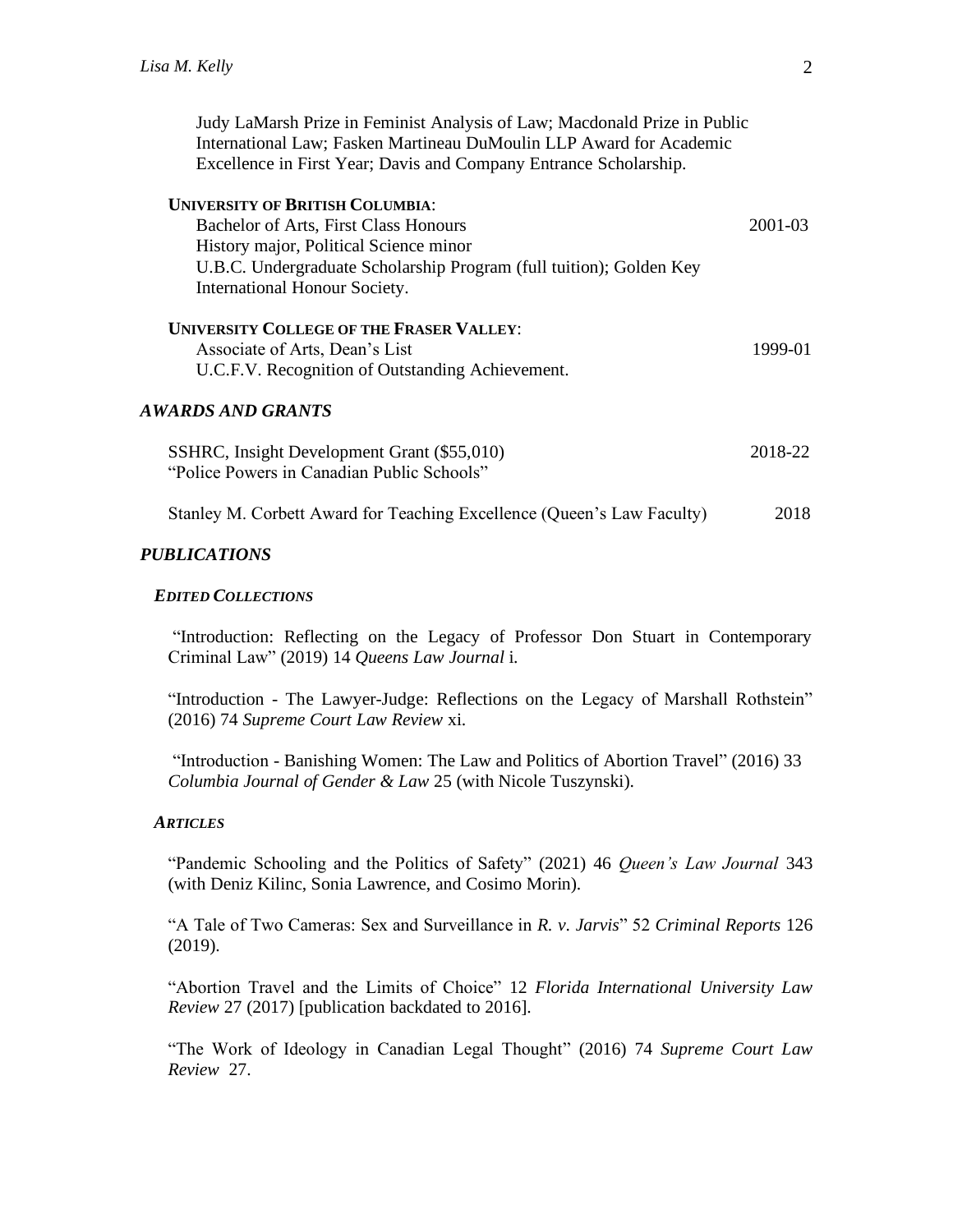"Bringing International Human Rights Law Home: An Evaluation of Canada's Family Law Treatment of Polygamy" 65 *University of Toronto Faculty of Law Review* 1 (2007).

Awarded by the *University of Toronto Faculty of Law Review*: J.S.D. Tory Fellowship (2006); Martin L. Friedland Prize (best article written by a student at the University of Toronto Faculty of Law), Bill Scadding Essay Prize (best Family Law Article) (2007).

"Polygyny and HIV/AIDS: A Health and Human Rights Approach" (2006) 31 *Journal for Juridical Science* 1.

Awarded by the Society of the holders of the Moritz Bobbert Medal, University of the Free State, South Africa: Best, First-time contribution to the *Journal for Juridical Science* (2007).

"Deregulating Levonorgestrel 0.75mg for EC: Is it time for a 'Plan B'?" (2006) 83 *University of Toronto Medical Journal* 84 (2006) (with Suzanne R. Sicchia).

#### *BOOK CHAPTERS*

"Reckoning with Narratives of Innocent Suffering in Transnational Abortion Litigation," in Rebecca Cook, Joanna Erdman, and Bernard Dickens, eds., *Abortion Law in Transnational Perspective: Cases and Controversies* (Philadelphia: University of Pennsylvania Press, 2014), 303-326.

Awarded by the Bernard and Audre Rapoport Center for Human Rights and Justice at the University of Texas School of Law at Austin: First Runner-Up, Audre Rapoport Prize for Scholarship on Gender and Human Rights (2014).

### *REVIEW ESSAYS & BOOK REVIEWS*

"Confronting Cannibalism: Review of Hadley Friedland, *The Wetiko Legal Principles: Cree and Anishinabek Responses to Violence and Victimization*" (2020) 33 *Canadian Journal of Family Law* 359 (with Shelby Percival).

Review of Anne Bottomley & Simone Wong eds., *Changing Contours of Domestic Life, Family and Law: Caring and Sharing*, (2011) 26 *Canadian Journal of Law and Society* 670 (2011).

"Disappearing in Desegregation," Review of Christine Woyshner, *The National PTA, Race, and Civic Engagement, 1897-1970*, H-Net (H-Childhood) (2011).

"Modern Challenges, Modern Responses: Advancing Reproductive and Sexual Health and Rights in 'Small Places'" with Rebecca J. Cook, Review of Wendy Chavkin and Ellen Chesler, Eds., *Where Human Rights Begin: Health, Sexuality and Women in the New Milennium* (2006-2007) 27 *Conscience* 45 (with Rebecca J. Cook).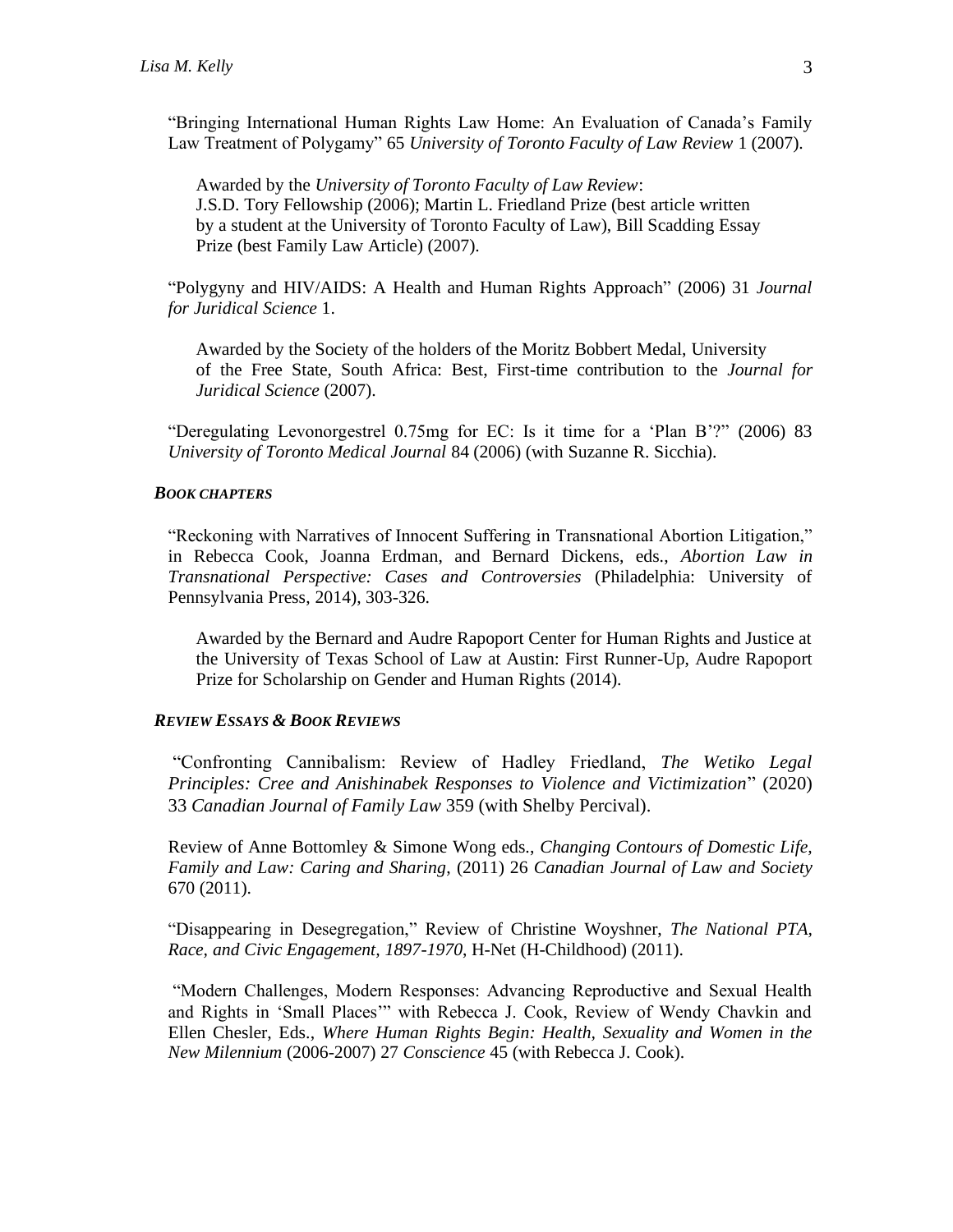Review of Alicia Ely Yamin, Ed., *Learning to Dance: Advancing Women's Reproductive Health and Well-Being from the Perspectives of Public Health and Human Rights* with Rebecca J. Cook, *Global Public Health* 99 (2006).

#### *EDITORIALS AND BLOG POSTS*

"The punishing response to the defence of extreme intoxication" *Policy Options* (October 13, 2020) (with Nadya Gill).

"We must examine issue of discipline in pandemic-era schooling" *Toronto Star* (September 3, 2020) (with Sonia Lawrence).

"Yes, Law schools must be political" *The Globe and Mail* (30 March 2018) (with Lisa Kerr).

"More harm than good" *The Lawyer's Daily* (18 February 2016) (with Nick Bala).

"More than a Family Affair: Hobby Lobby and the Catholic Politics of Contraception," *Cornerstone Blog, Georgetown University's Berkley Center for Religion, Peace and World Affairs* (6 August 2014).

"Why anti-john laws don't work" *The Toronto Star* (19 October 2011) (with Katrina Pacey).

"Sex, sin and Craigslist", *The Globe and Mail* (30 December 2010) (with Heidi Matthews).

"HIV/AIDS and the women left behind", *The Toronto Star* (19 July 2006) (with Joanna N. Erdman).

#### *REPORTS*

"Understanding Young People's Right to Decide: Why is it important to develop capacities for autonomous decision-making?" (London, U.K.: International Planned Parenthood Federation, 2012) (36 pages).

"Sexual and Reproductive Rights of Women Living with HIV/AIDS: Coerced Sterilization and Abortion" with Nisha Anand, Joanna Erdman, and Cheryl Robinson (Toronto: Report of the Health Equity and Law Clinic International Reproductive and Sexual Health Law Programme Faculty of Law, University of Toronto, 2007) (23 pages).

"Polygyny and Canada's Obligations under International Human Rights Law" with Rebecca J. Cook (Ottawa: Department of Justice, 2006) (132 pages).

## *SELECTED INVITED PRESENTATIONS*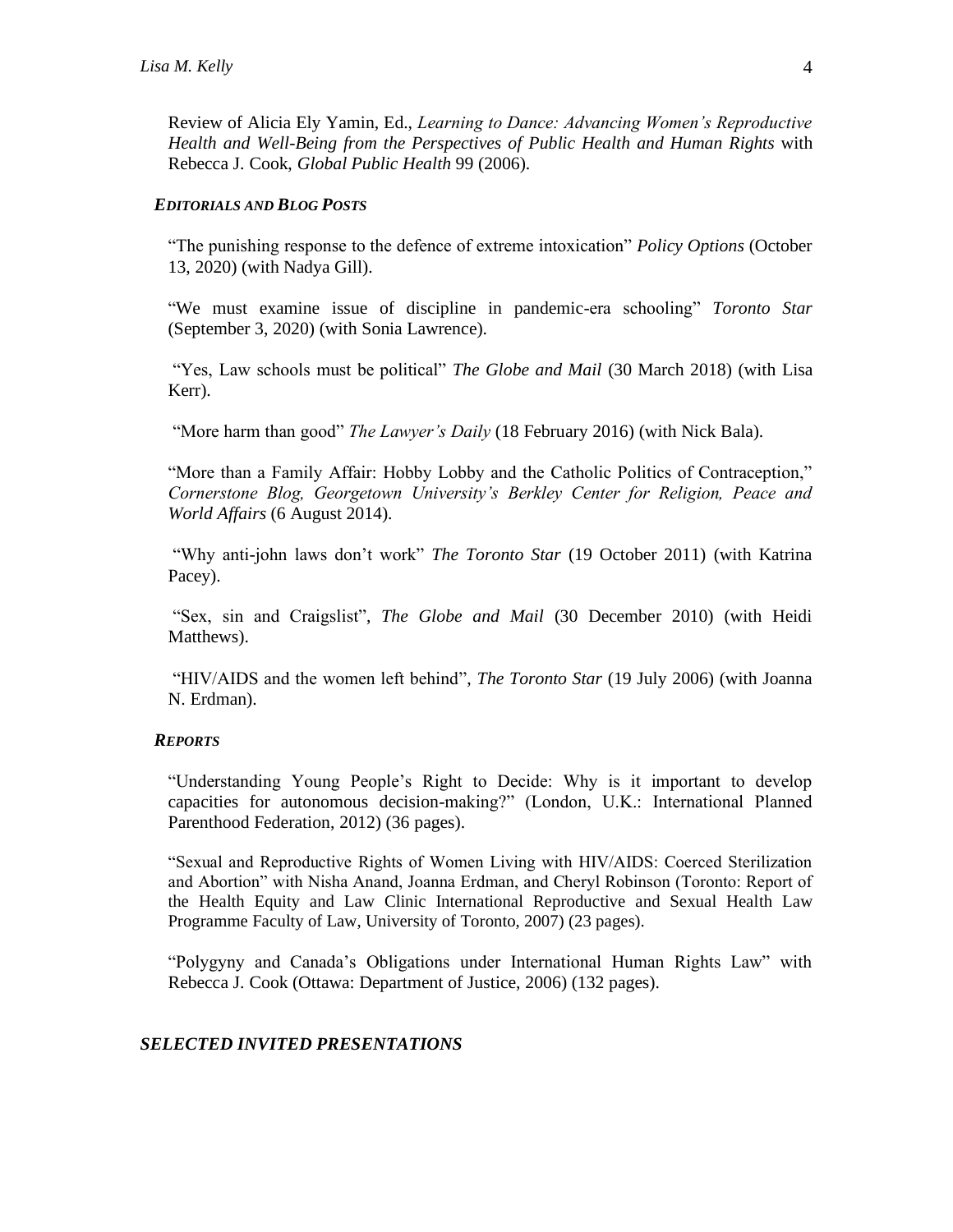"Surviving the System: Health Care Justice" University of Victoria (workshop series organized by Native Students Union, Students of Colour Collective, & Students' Open Forum Against Racism), November 16, 2021 [virtual].

"Family Law and Evidence Law" at Fact-Finding in Immigration Detention Reviews: Evidence Law meets Administrative Law, Osgoode Hall Law School (organized by Benjamin Berger, Hilary Evans Cameron, Sean Rehaag, Stephanie J. Silverman & Simon Wallace), October 1, 2021 [virtual].

"Law's Lessons: How the School Safety Revolution is Transforming Student Life" (book-in-progress discussion), Nathanson Center, Osgoode Hall Law School, January 20, 2021 [virtual].

"Medical Racism and Reproductive Justice in Canada" (with Dakota Bundy), Queen's University, Faculty of Law, March 18, 2021 [virtual].

"Reproductive Justice", Guest Lecture to Women and the Law, Allard School of Law, University of British Columbia, March 1, 2021 [virtual].

"Narratives of Innocent Suffering in Abortion Law", Guest Lecture to Reproductive Justice course, Columbia Law School, December 3, 2020 [virtual].

"Children and the Law" (with Justice Pomerance), National Judicial Institute, September 25, 2020 [virtual].

"A Distributive Analysis of Parental Discipline Policies" Jurisprudence of Distribution Workshop (organized by Aziza Ahmed, Paulo Barrozo, Duncan Kennedy, & Dave Trubek), September 12, 2020 [virtual].

"A Quiet Genocide? The Coerced Sterilization of Indigenous Women" Queen's University Indigenous Coffee Chat Speaker Series, Queen's Faculty of Law, January 24, 2020.

"Women in Law", Queen's Undergrad Women in the Law Chapter, Queen's University, January 15, 2020.

"Conscientious Objection by Medical Providers", Barry Smith Symposium on Sexual & Reproductive Health and Rights, Queen's University School of Medicine, September 7, 2018.

"Policing Child Discipline," Emerging Trends in Criminal Justice Seminar Series, Osgoode Hall Law School, November 2017.

"Abortion Travel and the Limits of Choice," New Approaches & Challenges to Reproductive Justice, Florida International University Law School, November 2016

"Reckoning with Narratives of Innocent Suffering in Abortion Law," Panellist, Transnational Abortion Rights in Perspective: Analyzing a Shifting Legal Landscape, Institute for European Studies, Université Libre de Bruxelles, April 2015.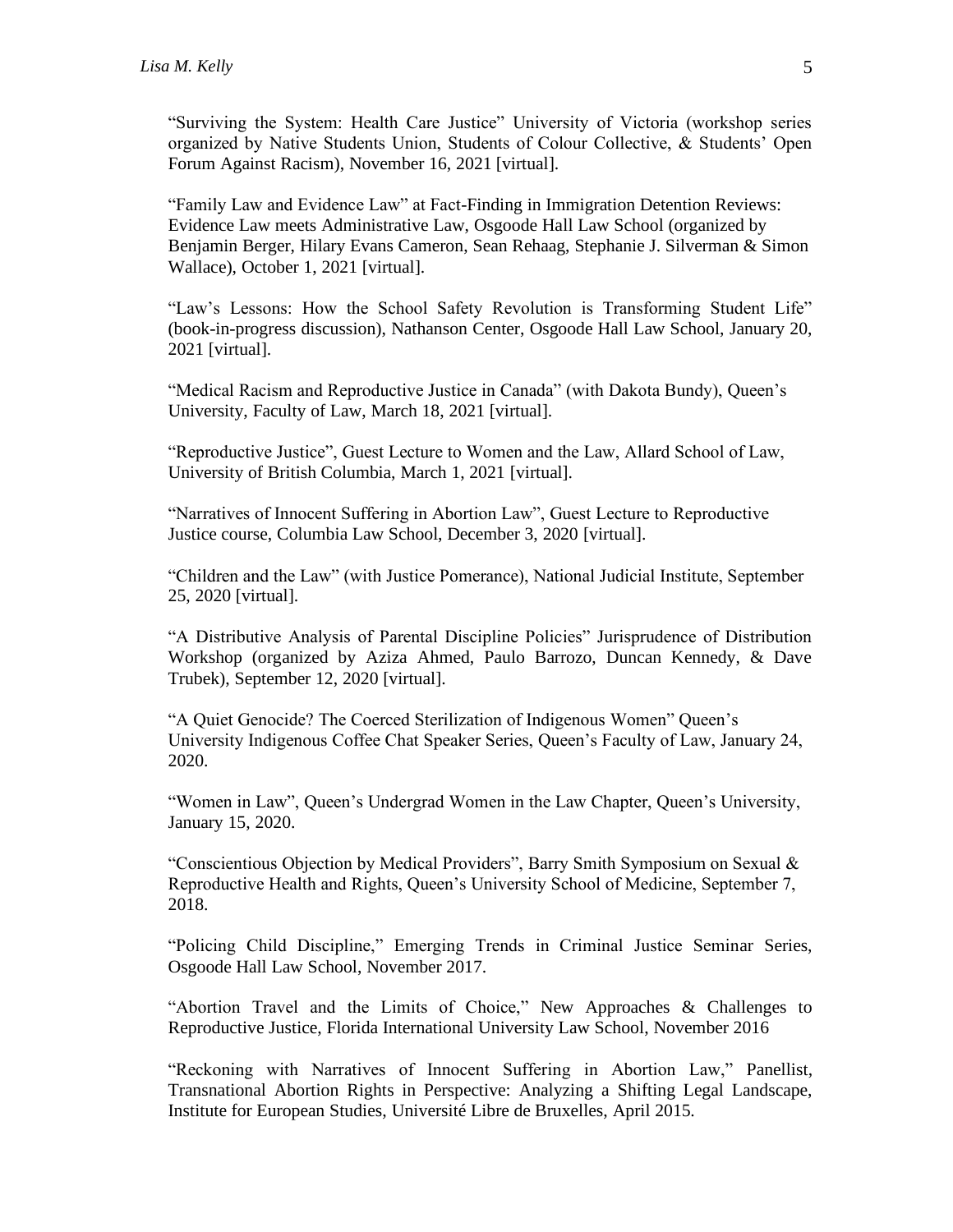"Narrating Innocent Suffering in Abortion Law," Speaker, Paul-André Crépeau Centre for Private and Comparative Law, McGill University, August 2013.

"A Child of the Nation: The Law and Politics of Inter-Country Adoption," Speaker, Interdisciplinary Research Council on the Rights of the Child, University of Ottawa, November 2012.

"Ending Human Trafficking, or Something Else?" Panellist, Open Society Foundation, New York, April 2012.

"Constructing 'the Child' through the *Convention on the Rights of the Child*," Speaker, Canadian Lawyers Abroad, University of Toronto, Faculty of Law, November 2010.

#### *SELECT CONFERENCE PRESENTATIONS*

"The Rise and Fall of School Policing: A Toronto Case Study" Canadian Law and Society Association Conference, June 2021 [virtual].

"The Rise and Fall of School Policing: A Toronto Case Study" Law and Society Association Conference, May 2021 [virtual].

"Do Police Belong in Schools?" at Canadian Association for the Practical Study of Law in Education, May 2021 [virtual].

"Do Police Belong in Schools?" at Law and Society Association Conference, May 2020 [virtual].

"Beyond Punishment: A Revisionist History of the Reasonable Correction Defense," at Stanford International Junior Faculty Forum, Palo Alto, California, October 2018.

"Policing the School," at Law and Society Association Conference, Toronto, Ontario, June 2018.

"We Don't Need No (Legal) Education? Foundational Questions for the Future of a Discipline" Panellist, at Law and Society Association Conference, Toronto, Ontario, June 2018.

"We Don't Need No (Legal) Education? Foundational Questions for the Future of a Discipline" Panellist, at Canadian Association of Law Teachers Conference, Kingston, Ontario, May 2018.

"Policing Child Discipline," at Harvard Law School S.J.D. Workshop, Cambridge, MA, May 2018.

"Beyond Punishment: A Revisionist History of the Reasonable Correction Defense," at Harvard SJD Conference, Cambridge, Massachusetts, May 2018.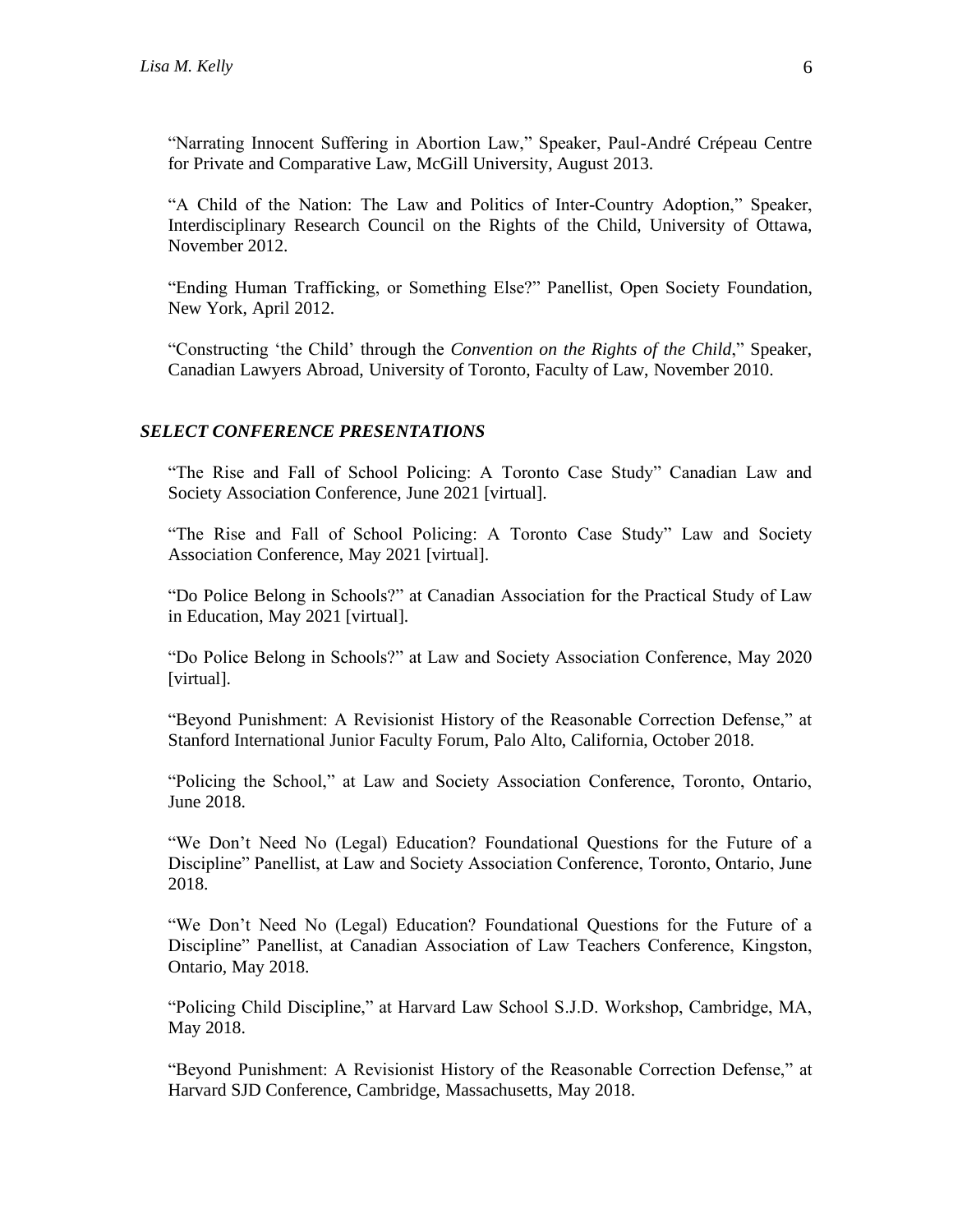"Abortion Travel and the Limits of Choice" at XXXVth International Congress on Law and Mental Health, Prague, Czech Republic, July 2017.

"The Global Public/Private Divide: Surrogacy, Contracts and International Law" at 96th Annual Meeting of the American Branch of the International Law Association, New York, NY, October 2017.

"Demystifying the Origins Story of 'Separate but Equal,'" at Law and Boundaries, Droit et Limites, Sciences Po Law School, Paris, France, June 2015.

"Narrating Innocent Suffering in Abortion Law," at Law and Society Annual Meeting, Boston, MA, June 2013.

"A Child of the Nation," at "Human Rights Beyond the Law," Jindal Global Law School, New Delhi, India, September 2011.

"Enacting Innocence," at the 14<sup>th</sup> Annual Meeting of the Association for the Study of Law, Culture, & the Humanities, University of Nevada, Las Vegas William S. Boyd School of Law, March 2011.

"A Child of the Nation," at the Fourth Annual Conference of the Toronto Group for the Study of International, Transnational, and Comparative Law, Toronto, January 2011.

"The Child in the American Family Law Casebook", Discussant, Family Law Summer Camp, Harvard Law School, Cambridge, MA, July 2009.

"Percy Corbett: "A Citizen of the World"?, at the First Annual Conference of the Toronto Group for the Study of International, Transnational, and Comparative Law, Toronto, January 2008.

## *CONFERENCE AND PANEL ORGANIZING*

Moderator, "Panel Discussion: Women in Diverse Legal Careers" (organized by Queen's Women in Law), Queen's University, Faculty of Law (Virtual), February 15, 2022 [virtual].

Moderator, "Panel Discussion: Feminist Pathways in Law" (organized by Queen's Law LEAF Chapter & Women in Law), Queen's University, Faculty of Law (Virtual), March 30, 2021 [virtual].

Chair, "Panel Discussion: The Legacy of Professor Don Stuart" (with speakers: Professors Lisa Dufraimont, Steve Coughlan, Janine Benedet, and Don Stuart), Queen's University, Faculty of Law, March 2019.

Moderator, "Panel Discussion: The Stanley Case" (with speakers: Mr. Stephen Ford and Professors Don Stuart and Noah Weisbord), Queen's University, Faculty of Law, March 2018.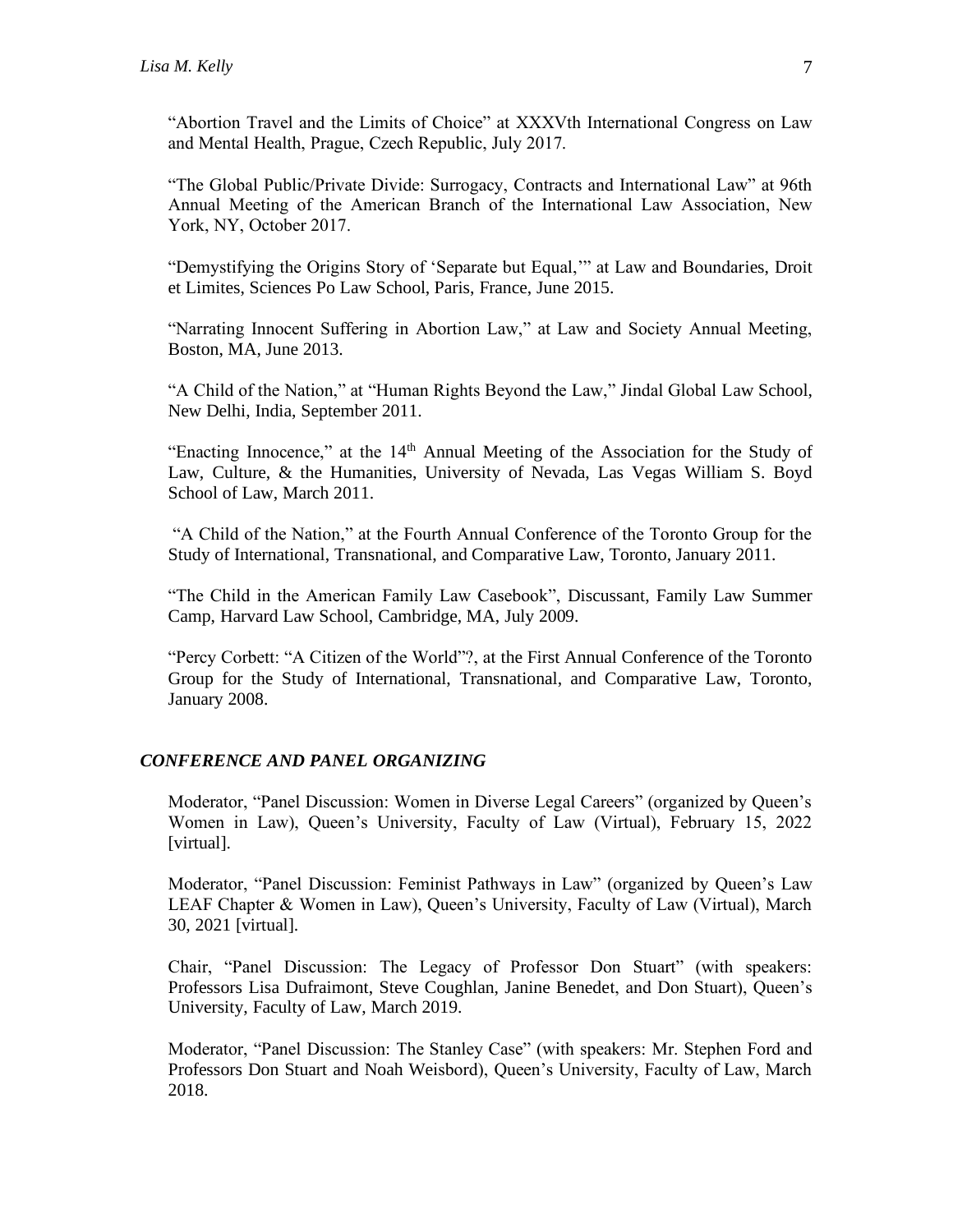Convener, "Judicious Restraint: The Life and Law of Marshall E. Rothstein," Advocates Society, Toronto, Ontario, February 2017.

Co-Organizer and Convener, Global Legal Education Forum (marking the  $100<sup>th</sup>$ Anniversary of the Harvard Law School S.J.D. Program), Harvard Law School, March 2012.

Sole organizer and Event Moderator, "Interpreting Abortion" (with speakers: Professors Debora Diniz, Luis Roberto Barroso, Jeannie Suk, and Carol Vance), Harvard Law School, November 2011.

## *ACADEMIC SERVICE*

## **Queen's Faculty of Law**

| Convener, Faculty Writing Workshop                  | $2016 -$         |
|-----------------------------------------------------|------------------|
| Co-Chair, Anti-Racism Working Group                 | 2020-21          |
| <b>Curriculum Committee</b>                         | 2020-21          |
| Chair, Visiting Speakers Committee                  | 2018-19          |
| Promotion, Review, and Tenure Committee             | 2017-18          |
| <b>Admissions Committee</b>                         | 2017-18; 2021-22 |
| <b>Writing Award Committee</b>                      | 2016-17          |
| <b>Harvard Law School</b>                           |                  |
| Co-Founder, Doctoral (S.J.D.) Students Association  | 2011-13          |
| <b>Peer Review</b>                                  |                  |
| Dalhousie Journal of Legal Studies                  | 2022             |
| Queen's Law Journal                                 | 2017; 2021       |
| Windsor Yearbook of Access to Justice               | 2021             |
| <b>Alberta Law Review</b>                           | 2017; 2020       |
| Canadian Journal of Women and the Law               | 2020             |
| Canadian Journal of Law & Society                   | 2020             |
| McGill Law Journal                                  | 2020             |
| New Criminal Law Review                             | 2020             |
| Canadian Journal of Law & Jurisprudence             | 2019             |
| Manitoba Law Journal                                | 2019             |
| Appeal: Review of Current Law & Law Reform          | 2019             |
| Journal of African Law (Cambridge University Press) | 2018             |
| Osgoode Hall Law Review                             | 2018             |
| Oñati Socio-Legal Series                            | 2015             |
| <b>Reproductive Health Matters</b>                  | 2014             |
| <b>Transnational Legal Theory</b>                   | 2013             |
| Global Studies of Childhood                         | 2011             |